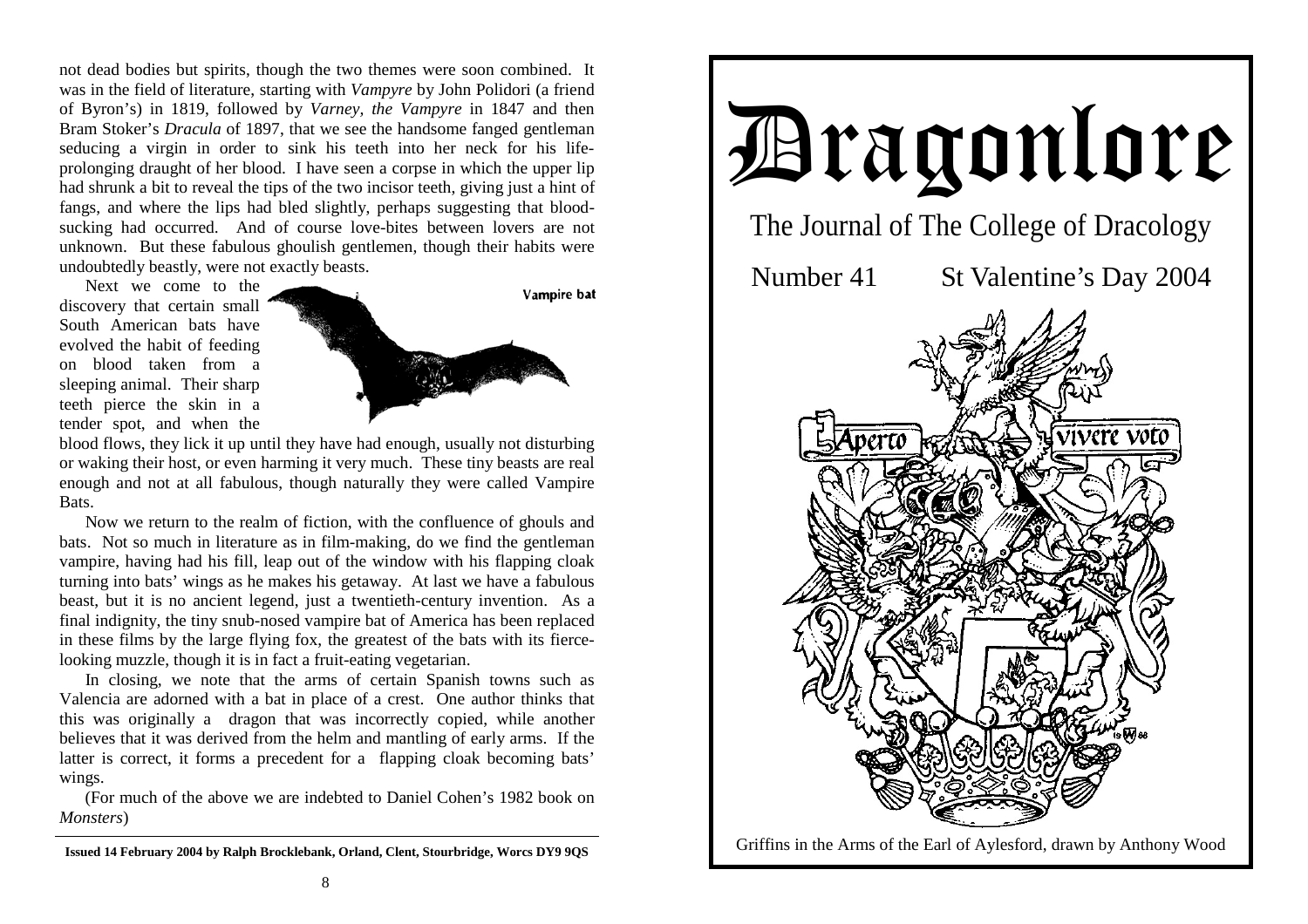## **The College of Dracology for the Study of Fabulous Beasts**

*We are proud to welcome two new members, Dugald Steer, whose splendid work on Dragonology was reviewed in No 40, and Peter Spurrier, whose work will be known to our regulars. And sadly we report the death of Tricia Rutherford, who taught me about word-processing and computer use long ago.* 

The picture on the cover, with Griffins on the shield, in the crest and as a supporter to the Arms of the Earl of Aylesford, is taken from Anthony Wood's book *Heraldic Art & Design* (1996), reviewed in No 15. The Earl, who is now ninety years old and lives at Packington Hall, Meriden, just outside Birmingham, is the Lord Lieutenant of the County of the West Midlands. This was one of the so-called "Metropolitan Counties" formed in 1974, and though their County Councils have since all been abolished, they retain a shadowy form of existence as "ceremonial counties." This means that they still have a Lord Lieutenant but no longer a corporate body to use their coat of arms. While it still existed, the West Midlands County Council had a very attractive coat of arms with Phoenixes as supporters and a Griffin holding an arrow for the crest.



*Arms of the Metropolitan County Council of the West Midlands, drawn by John D Mackie, from his book "Twenty Four Years of Civic Heraldry in England and Wales 1974 - 1998" (privately circulated). Note that the shield - "Or between two bars gemel as many barrulets dancetty of three points interlaced Sable" - carries the letters W M, lightly disguised.* 

It was not only the Metropolitan Counties that suffered in this way, with their various duties devolved on to their constituent District Councils, now given Unitary Status. The Royal County of Berkshire was treated similarly, so that its handsome coat of arms with its two Norman lions no longer has a Most of the superb illustrations are unusually fresh, but there are some old favourites among them. Perhaps just one sample will serve to demonstrate the quality of the pictures. Here is a large sphinx with a little griffin, in gold on a blue ground, from Assyria:



Surprisingly, in the last chapter little is said and nothing shown from the world that we know as fantasy fiction (*see No 28*), but nevertheless this book makes an important contribution to our field of studies - logical, comprehensive, pedantic in a scholarly way, very French, in fact - and the authors are to be congratulated.

### **An Alphabet of Queries (25)**

Is the Vampire really a fabulous beast? Originally, as early as the twelfth century, vampires were legendary ghouls from central Europe, dead bodies that rose from their graves to find a feast of blood that would prolong their existence, and when they had had enough, would return to sleep in their coffins. Since their bodies were putrefying, they would spread plague and pestilence during their night-time wanderings, and responsible citizens would feel bound to trap them, slay them and burn their bodies. Not all animated corpses were blood suckers, and there were legendary bloodsuckers that were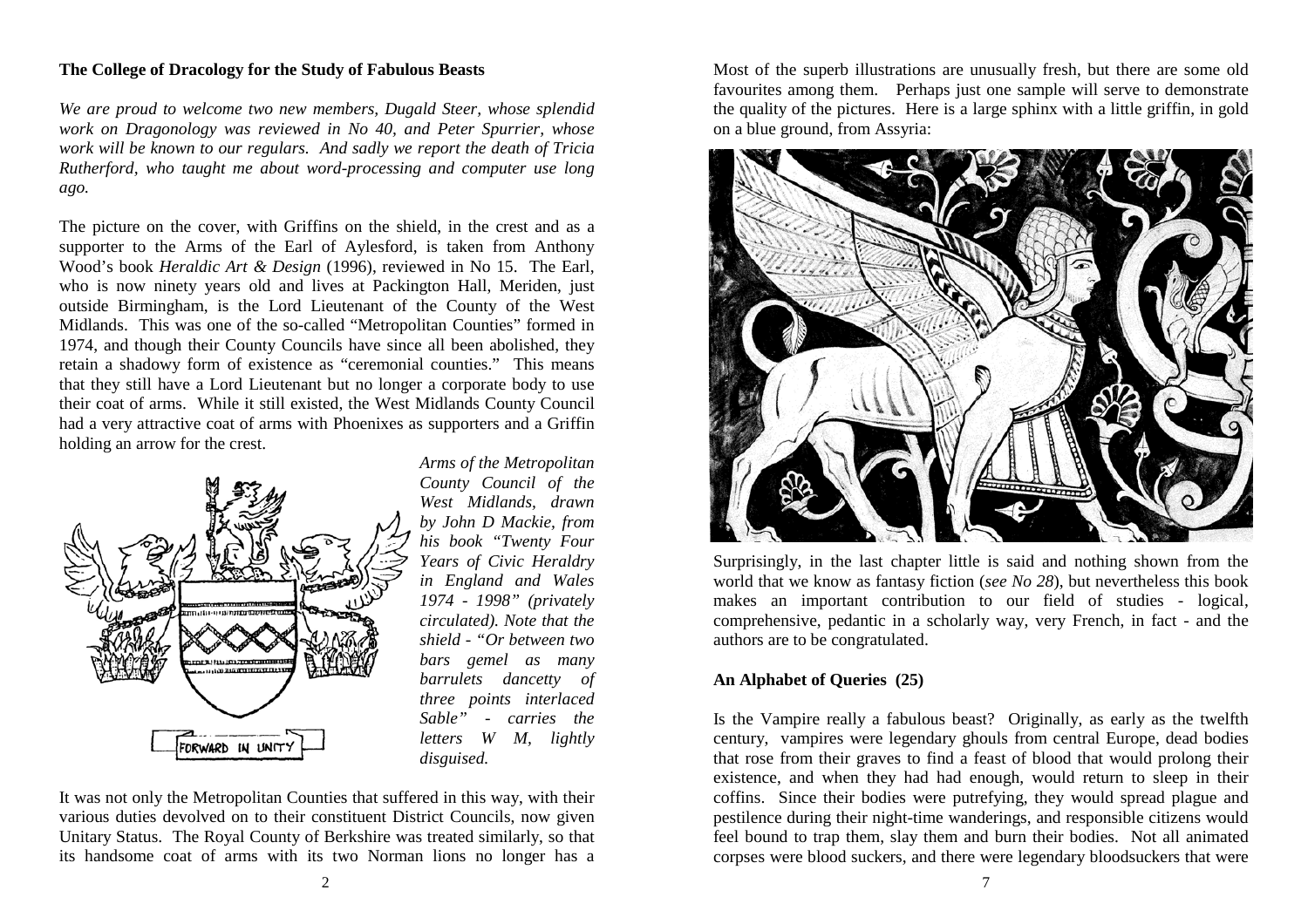being done by the staff of the unit, repairing damaged aircraft and returning them to duty. Granted in 1945, the blazon reads *On a mount a dragon vert armed and langued gules supporting a tower its dexter leg resting on a millrind Or.* No mention of the tower being cracked. The mill-rind is standing in for one of the grindstones used in the workshops. Good or bad, dragons make handy symbols!

### FEEDBACK

Darren George writes that the jokey explanation of the origin of the Harpygriff given in No 31 cannot possibly be true, because the so-called "male griffin" was virtually unknown outside England and had certainly not penetrated as far as the Ukraine. He adds that big-breasted creatures of all kinds were very popular in eastern Europe, so that the Harpygriff would not have attracted undue attention. Perhaps we should see more of them in the western world!



#### **BOOK REVIEW**

Paul Thorning has alerted me to a sumptuous new book that is an important addition to our library of reference works. **HERE BE DRAGONS: A Fantastic Bestiary**, by Ariane and Christian Delacampagne (Princeton and Oxford, 2003) was originally published as *Animaux etranges et fabuleux: Un bestiaire fantastique dans l'art* (Paris, 2003) and translated by the first author. The bibliography of 92 entries shows its academic status, while its 188 illustrations, nearly all in colour, provide a feast for the eyes. The emphasis throughout is on works of art, ranging from the earliest known artefacts from the Middle East right up to the cartoon story-book of Tintin and the Yeti. To start off, their definition of "fantastic animals" is very similar to our usage for "fabulous beasts" as it excludes humans, angels and demons, and gods even if they have animal heads, as many did in ancient Egypt and India. Also excluded are genuine animals about which fantastic tales are told. The contents are divided into six chapters as follows:

 ONE: Symbols, Dreams, Religions TWO: Inventing a Bestiary THREE: Unicorns and Human Hybrids FOUR: Flying Quadrupeds and Dragons FIVE: Influences or Coincidences? SIX: The Fantastic Today

corporate body to make use of it, and most of the newly-devised Welsh counties - Dyfed, Gwent, Clwyd and so on - have gone the same way. At least in Wales there are still plenty of heraldic dragons about, as well as a Seadragon and a Sea-horse, in their civic heraldry.

## **A Dragon in the News**

*The Daily Telegraph* for Saturday 24 January 2004 carried a report by Roger Highfield, their Science Editor, about a pickled "dragon" that was found in a garage in Oxfordshire, together with some paperwork written in old-fashioned German dating from the 1890s. The documents suggest that the specimen was sent to the Natural History Museum, from where it was sent to be destroyed but was in fact rescued by a porter, who was the grandfather of the man who has now found it. It has a reptilian head on a long arched neck, four legs, a pair of diaphanous wings, a smoothly pointed tail and even an umbilical cord. Speculating as to whether it is made of wax or india-rubber, it is suggested that it may have been sent from Germany as a joke, or a hoax, or as an example of their model-making skills, since there was strong rivalry between German and British scientists at that time. The Natural History Museum is said to be interested in following up this find.



 Roger Highfield continues, "The scientific journal *Nature* once carried a tongue-in-cheek article on the ecology of dragons written by Lord May, who became the science adviser to the Prime Minister and is now the president of the Royal Society. From the reported sightings, Lord May concluded that dragons are "both omnivorous and voracious," with great variations in diet: one made do with two sheep every day while another, kept by Pope St Sylvester, consumed 6,000 people daily. Their lifespan seems to range between 1,000 and 10,000 years. Some scientists believe that dragons, though the product of imagination, were inspired by the extraordinary creatures that once roamed the Earth. As J K Rowling's alter ego Hermione Granger once suggested, legends have a basis in fact."

 Thanks to Drusilla Armitage and to Una Lewers for sending me copies of this news item. Roland Symons also sent a similar item from *The Times*. Any further developments that come this way will be reported in due course.